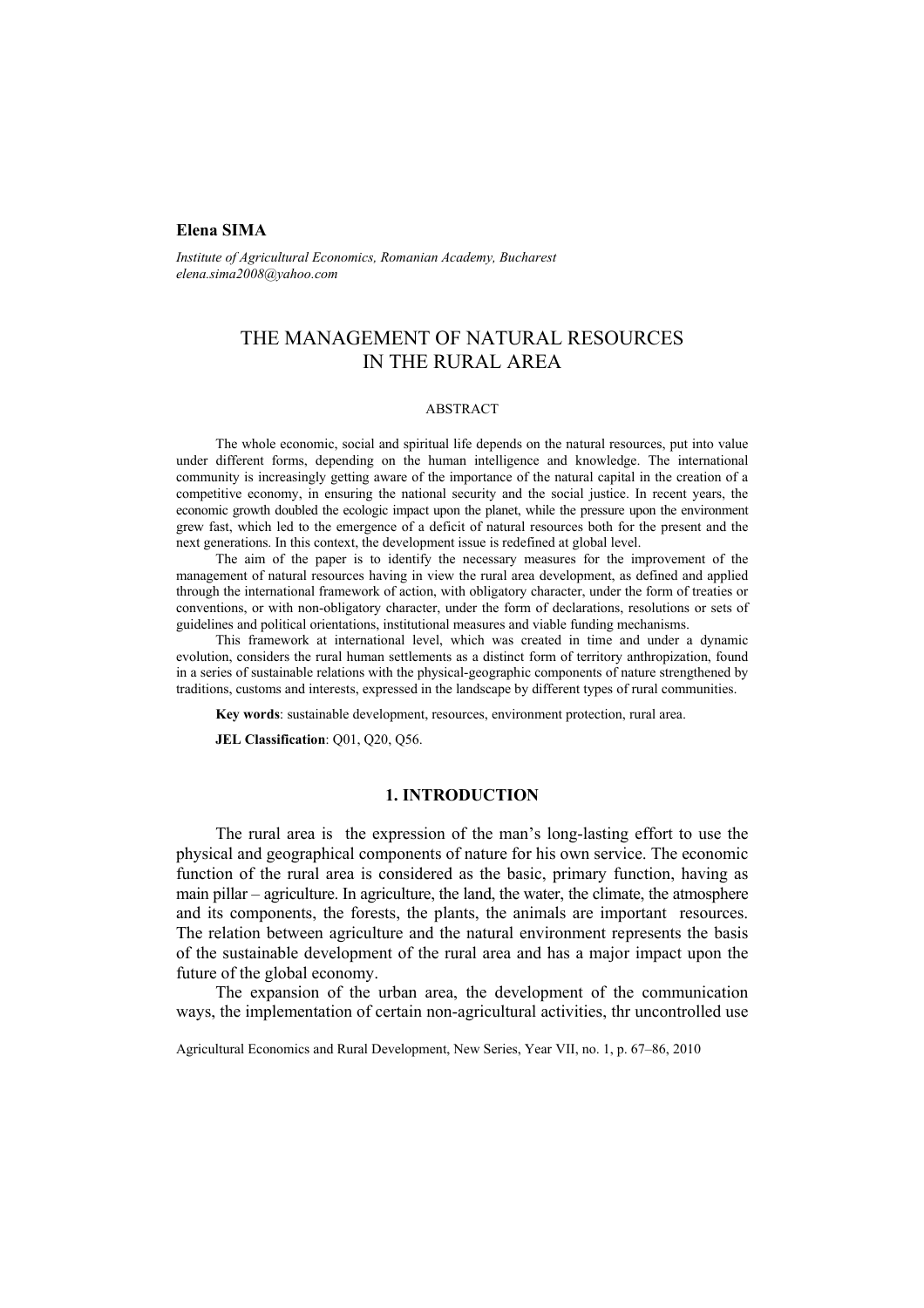of chemical substances, the agricultural and forest land operation in the absence of anti-erosion protection etc. determined the emergence and intensification of some of the most serious scourges of the modern world: the intense pollution of the countryside, the deterioration of the agricultural and forest landscape, the alarming diminution of the flora and fauna diversity and the ecological disequilibria in very many eco-systems of the rural area.

Under these conditions, the rural area is no longer and cannot be anymore perceived as a primarily agricultural zone, while the rational use of the natural resources is one of the most important objectives as regards the approach to sustainable development.

### **2. THE STATE OF KNOWLEDGE**

One of the great problems of mankind is environment degradation, a process which affects the majority of natural resources, non-renewable (minerals and fossil fuels), renewable (water, air, soil, wild flora and fauna) and permanent (solar energy, wind energy, geo-thermal, and the wave energy). We experience a development crisis with a natural-human character, which gets worse the balance of compatibility between the natural environment and that created by man, with consequences which become irreversible in time and space, implying an increasingly large number of people being able to endanger life evolution at world level where "Poverty is an enemy of the environment as big as the richness"<sup>1</sup>.

The artificial pollution of the environment emerged together with the humanity, but it developed and diversified along the evolution of the human society, being nowadays one of the most important concerns of the specialists in different fields of science, of the governments, of the whole population on the Earth. The fight against pollution started in the 7th decade of the previous century, when the first comprehensive laws were developed in order to prevent the future contaminations of the environment.

In this context, the protection and preservation of the natural resources of the environment presents a multitude of regional and national aspects, depending on the stage of economic and social development, as the environment can be positively and/or negatively affected both by the excessive development and by the underdevelopment. In order to give hope to the Earth, the concerns regarding the sustainable management of the resources represent a priority for all the fields of human activity, redefined at global level through an international frame of action. This comprises many legal measures, with mandatory character under the form of treaties or conventions, as well a series of measures with non-mandatory character, under the form of declarations, resolutions or sets of guidelines and policy orientations, institutional measures and viable financing mechanisms.

 $\overline{1}$ V. Tufescu, M Tufescu, Ecologia şi activitatea umană, Ed. Albatros, Bucureşti, 1981.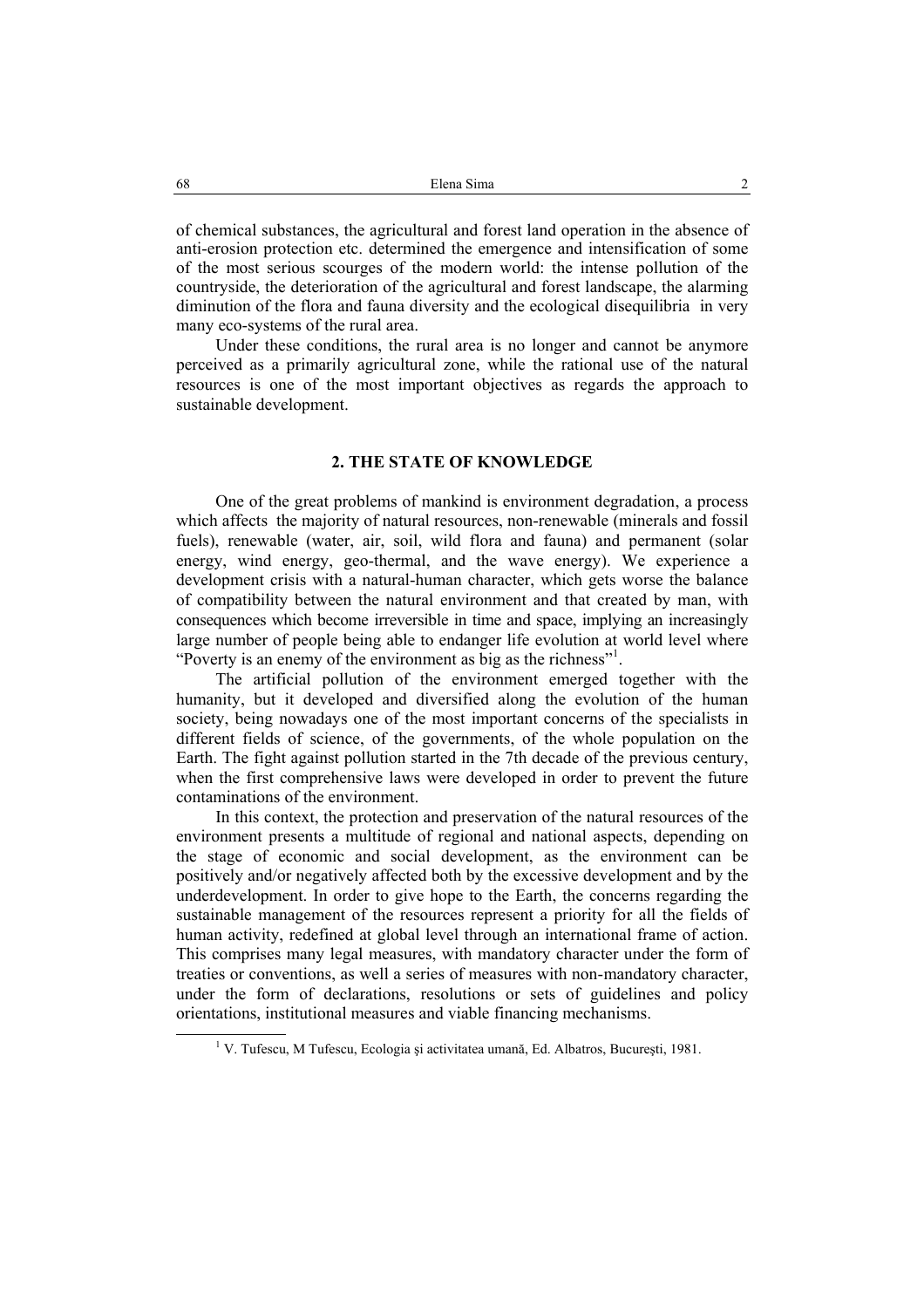#### **3. MATERIAL AND METHOD**

In the rural area, agriculture, pisciculture and forestry are the main ocupations for the greatest part of its inhabitants. These occupations are determining factors of the quality of the rural areas and of the natural environment. It has already been demonstrated that there is a positive correlation between the preservation of the natural environment, the preservation of the agricultural ecosystems and the development of the business environment. After the ecologic crises emerged (the crisis of the hormons, dioxine, nitrofen, micotoxines and others), the European Union included new sustainable development management systems of the agricultural and rural zones in its agrarian policies.

Starting with the year 1995, the new European dimension imposed to Romania to adopt a series of strategic and sectoral norms and documents with the goal to apply the sustainable development principles. These strategies are based upon the conclusions and recommendations of the European strategies for sustainable development (Lisbon and Göteborg), as well as of the 6th Program of Action for the Environment. The objectives followed are environment preservation, protection and improvement, human health protection and the sustainable use of the nartural resources.

Starting from these premises, the paper intends to make an analysis of the contents and elements defining the features of the natural resources management in the Romanian rural area as they result from the National Rural Development Program (NRDP). The information support of the study is completed by scientific reference studies from the specialty national and international literature, normative acts, surveys and reports. The methodological instruments are those specific for the economic research, the analysis and synthesis of information on the concept definition of the specialty terms and the international and national frame of action to ensure the preservation, protection and improvement of the natural resources management.

## **4. RESULTS AND DISCUSSIONS**

#### **4.1. Environment conditions in the Romanian rural area**

Due to the interference between the ecosystems Carpathians-Danube and Danube-Black Sea, Romania has a diversified and balanced natural environment, in which large rural areas are integrated, covering over 87% of the country's area and concentrating almost  $45%$  of the total population<sup>2</sup>. The rural settlements are represented by very small villages with only dozens of houses, villages as a main

 <sup>2</sup> <sup>2</sup> According to the NIS indicators used in the analysis from the National Strategic Plan, which is based on these indicators; in the future, the possibility to apply the OECD methodology will be envisaged.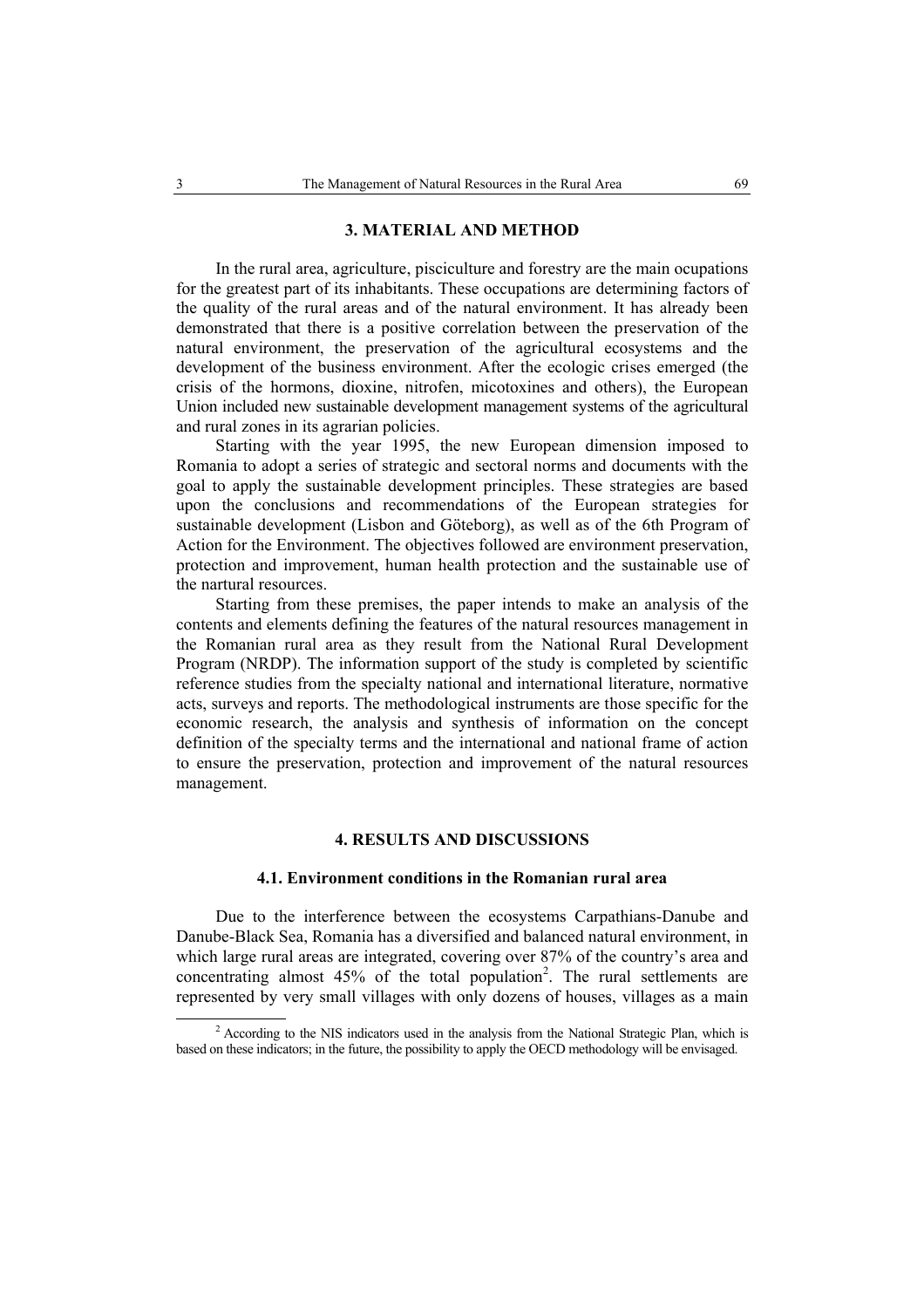form of human settlement (12,955 in 2007) and communes (2,856 in 2007). The ruralization level ranges from 20% to 70% (Hunedoara with 23.04% rural population in 2007 and Dâmbovita with 69.96% rural population in 2007). The main activities developed in the rural space are the following: agriculture, pisciculture, and forestrye, which, in time, have become a pollution source for the environment and mainly for the waters.

The natural environment of the rural area is generally characterized by a good preservation condition of the natural soil and water resources, by a variety of traditional landscapes and by a high bio-diversity level, associated with a diversity of habitats and ecosystems, forests and valuable agricultural landscapes.<sup>3</sup> The unique natural inheritance is given by:

– The relief made of three major units, in balanced proportion (31% mountains, 36% hills and plateaux and 33% plains and valleys);

– The temperate-continental transition climate with ocean influences from the West, Mediterranean from South-East and excessively-continental from the East; the relatively dense hydrographic network, the balanced distribution in the territory, with running waters radially distributed;

– The diversified vegetation, conditioned by the relief and by pedoclimatic elements;

– Terrestrial and aquatic fauna grouped by areas differentiated by the biotope of each species;

– Useful mineral resources, with old mining exploitation tradition.

In general, the natural resources of the Romanian rural area are well preserved. The agricultural land with high natural value cover an important area, but both the abandonment of agricultural resources and the inedaquate farming practices appeared as a result of the lack of specialty knowledge or of the limited financial resources, which influenced biodiversity in a negative way and determined the emergence or the aggravation of soil erosion phenomena. In spite of the general tendency of extensive agricultural practice and of reduced use of chemical substances in agriculture, a series of agricultural land areas were affected by the incorrect way of using the chemicals and pesticides, irrigations, drainings, or by the application of some inadequate mechanical works; out of this reason, mainly the soil and water were significantly degraded on small areas. The decrease of the livestock number led to the abandonment of the grazing practice, resulting in the degradation of many pastures due to the emergence of certain invasive species. At the same time, the sustained economic increase in the last years started to endanger many species of plants and animals by agriculture becoming more intensive, leading to the natural resources degradation and to the change of the rural landscape.

 $\overline{\phantom{a}}$ <sup>3</sup> National Rural Development Plan 2007–2013, version IV, December 2009.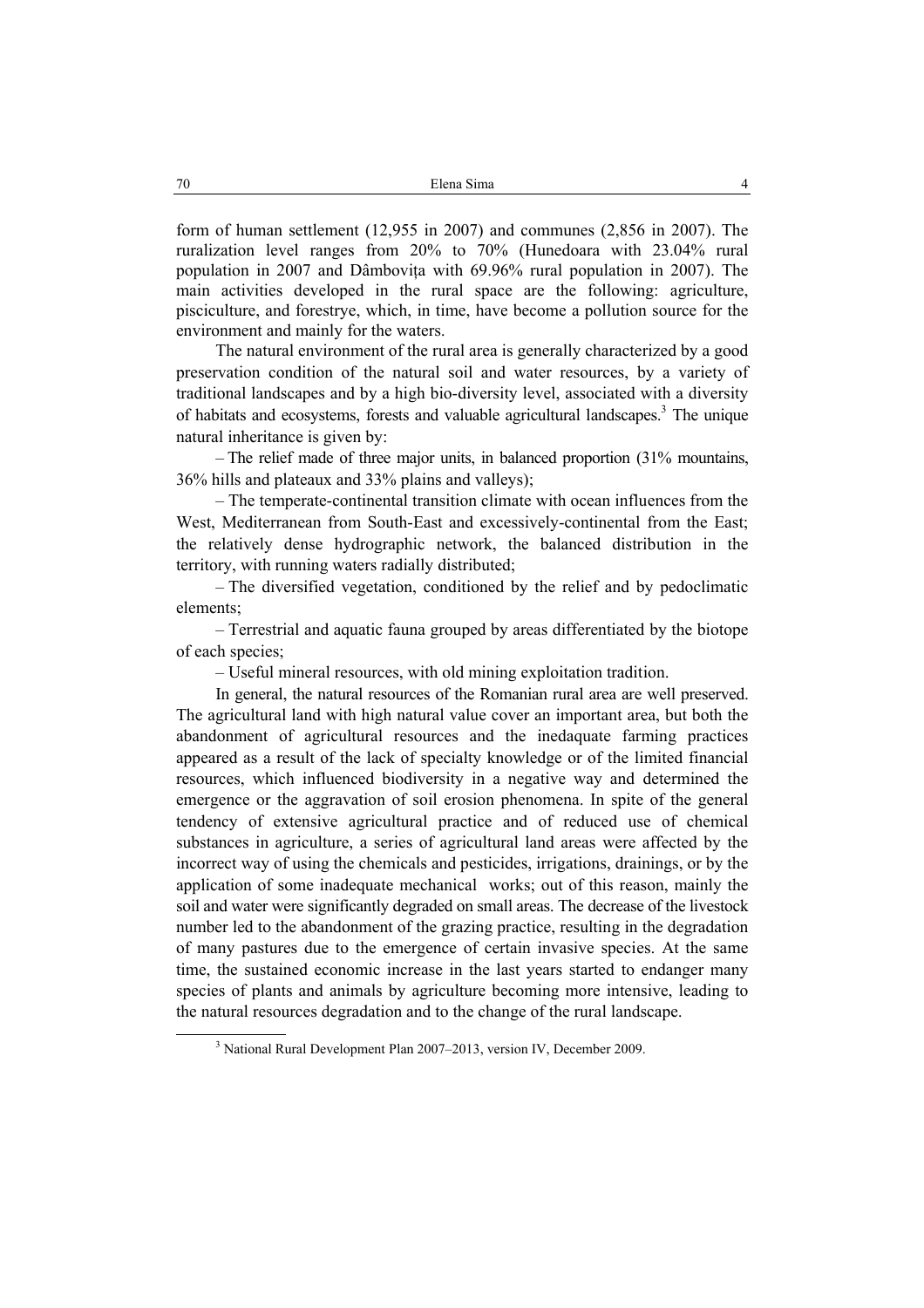### **4.2. Natural resources in agriculture and forestry**

The economic and social development of the human society needs renewable raw materials – soil, water, air, flora and fauna; for agriculture, these resources are truel vital riches.

**The soil.** Romania has good quality soils – mainly in the plain regions, but phenomena such as soil erosion, drought, the negative balance of water in soil or gleyzation, salinization, acidification or alkalization or compaction very much affect soil fertility.

In Romania, the land area has the following distribution by the main relief units: 28.2% mountain zone (including the depressions) ;

– 28.7% Sub-Carpathian hills (including depressions);

– 13.4% low plateaux (Plateau of Bârlad, Dobrogei, Transilvaniei and Moldovei);

– 25.6% plains (Câmpia Română and Banato-Crişana);

– 4,1% Danube Delta and its river meadow.

Taking into account the relief forms, the climate and the hydrographic network we can consider that in Romania, in general, the land resource distribution by the main uses is balanced. The main modalities of land use in Romania are presented in Table 1.

| <b>Indicators</b>                                     | Thousand ha | % of total |
|-------------------------------------------------------|-------------|------------|
| Total land area                                       | 23,839.1    | 100        |
| Agricultural area, out of which                       | 14,709.3    | 61.7       |
| – arable                                              | 9,423.3     | 39.5       |
| - pastures                                            | 3,330.0     | 14.0       |
| – hayfields                                           | 1,531.4     | 6.4        |
| - vineyards and vine nurseries                        | 218.0       | 0.9        |
| - orchards and fruit-tree nurseries                   | 206.6       | 0.9        |
| Forests and other lands with vegetation, out of which | 6,740.9     | 28.3       |
| – forests                                             | 6,314.9     | 26.5       |
| Constructions, roads and railways                     | 1,075.8     | 4.5        |
| Waters and ponds                                      | 849.9       | 3.6        |
| Other areas                                           | 463.2       | 1.9        |
| Agricultural area effectively irrigated               | 320.2       | 1.3        |

*Table 1* 

#### Land use categories în 2007

*Source*: Romania's Statistical Yearbook, 2008, p. 589.

By the way of use, the agricultural land has the largest share, and within it, the arable land. In Romania, the agricultural area represents around 62% of total land area, while the arable area represents 39.5% of total land area and 64% of the agricultural area. The share of arable land in total agricultural area is higher than in EU-15, 64% respectively, as opposed to 55%. The arable land area per capita is also high, i.e. 0.42 ha in Romania as against 0.20 ha in EU-15.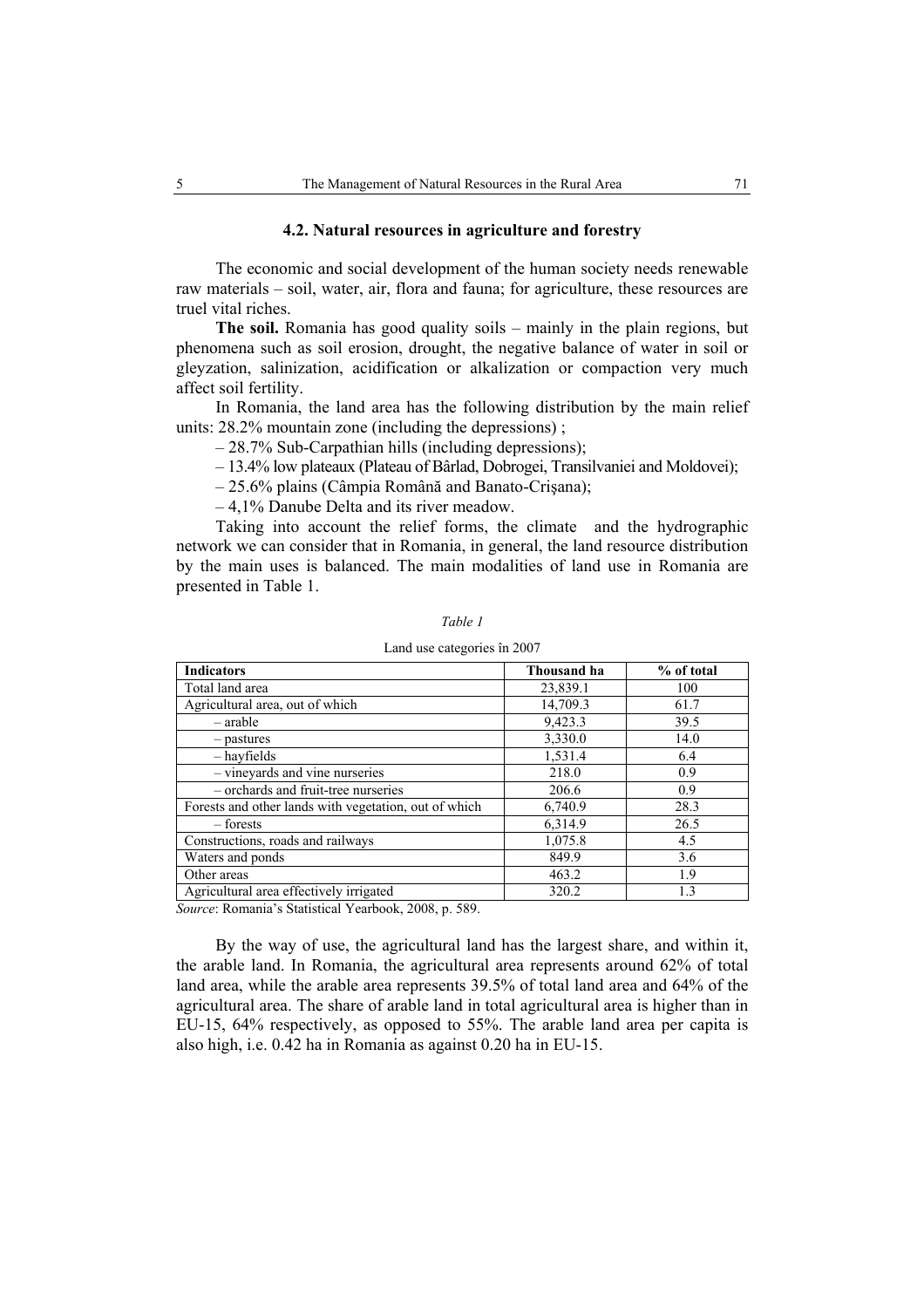The agricultural area of Romania (61.8% of the total area of the country in the year 2005) slightly decreased each year. The transfer of land areas to the forestry sector and that of constructions was the main reason for the reduction of the agricultural area in the last 20 years. The reduction of the land areas, by including them in the urban zone, represents a phenomenon met in the zones with higher productivity, while the change of use category of the agricultural land into the forestry one emerges, mainly, in the defafourized zones.

The soils quality is a relevant indicator in the operation of resources appreciation. In order to assess the natural potential of the agricultural lands in view of their rational use, the soils were divided into classes, types and subtypes, in function of different criteria as are: troficity, the microorganism quantity, the ecologic supply, the bioproductive capacity and the protection capacity, fertility or productivity. In this way, according to the productivity criterion, soils were divided into 5 classes of suitability.

From this point of view, the agricultural land can be classified into 5 quality classes (Table 2), differentiated according to the Land Quality Index average (classes I – 81–100 points up to classes V – 1–20 points). It is to be noticed the fact that in the case of arable land, that cover 63.34% of the mapped area, most land areas are grouped into the II and III quality classes. Practically, the arable first class land includes only 8.77% of the total agricultural land, the remaining classes presenting various restrictions. Most of pastures and grasslands are included in III–V classes, most of the vineyards are included in II–IV classes, while the orchards in III–V classes. Most of agricultural land areas having a high level of the Land Quality Index are in the Romanian Plain (in a relatively compact area that has as central place Bucharest) and in Western Plain.

| <b>Suitability classes</b>    | Way of use % |        |              |              |
|-------------------------------|--------------|--------|--------------|--------------|
|                               | Agricultural | Arable | Pastures and | Vineyards    |
|                               | land         |        | hayfields    | and orchards |
| Total area, out of which into | 100.0        | 100.0  | 100.0        | 100.0        |
| suitability classes :         |              |        |              |              |
|                               | 2.8          | 3.8    | 1.1          | 0.2          |
| П                             | 24.6         | 35.7   | 4.5          | 16.0         |
| Ш                             | 20.7         | 25.1   | 12.1         | 23.5         |
| IV                            | 24.4         | 18.4   | 35.8         | 24.7         |
| $\mathbf{V}$                  | 27.3         | 17.0   | 46.5         | 35.6         |

#### *Table 2*

Distribution of agricultural land by soil suitability classes, 31 Dec. 2001

*Source*: Romanian Academy, Economic Development of Romania, Publishing House of Romanian Academy , Bucharest 2003, p. 153.

In general, in the distribution of crops by soils and regions of the country, they take into account the soil suitability class, including the climate conditions, the humidity degree and the crop rotation need, as weel as the demand on the market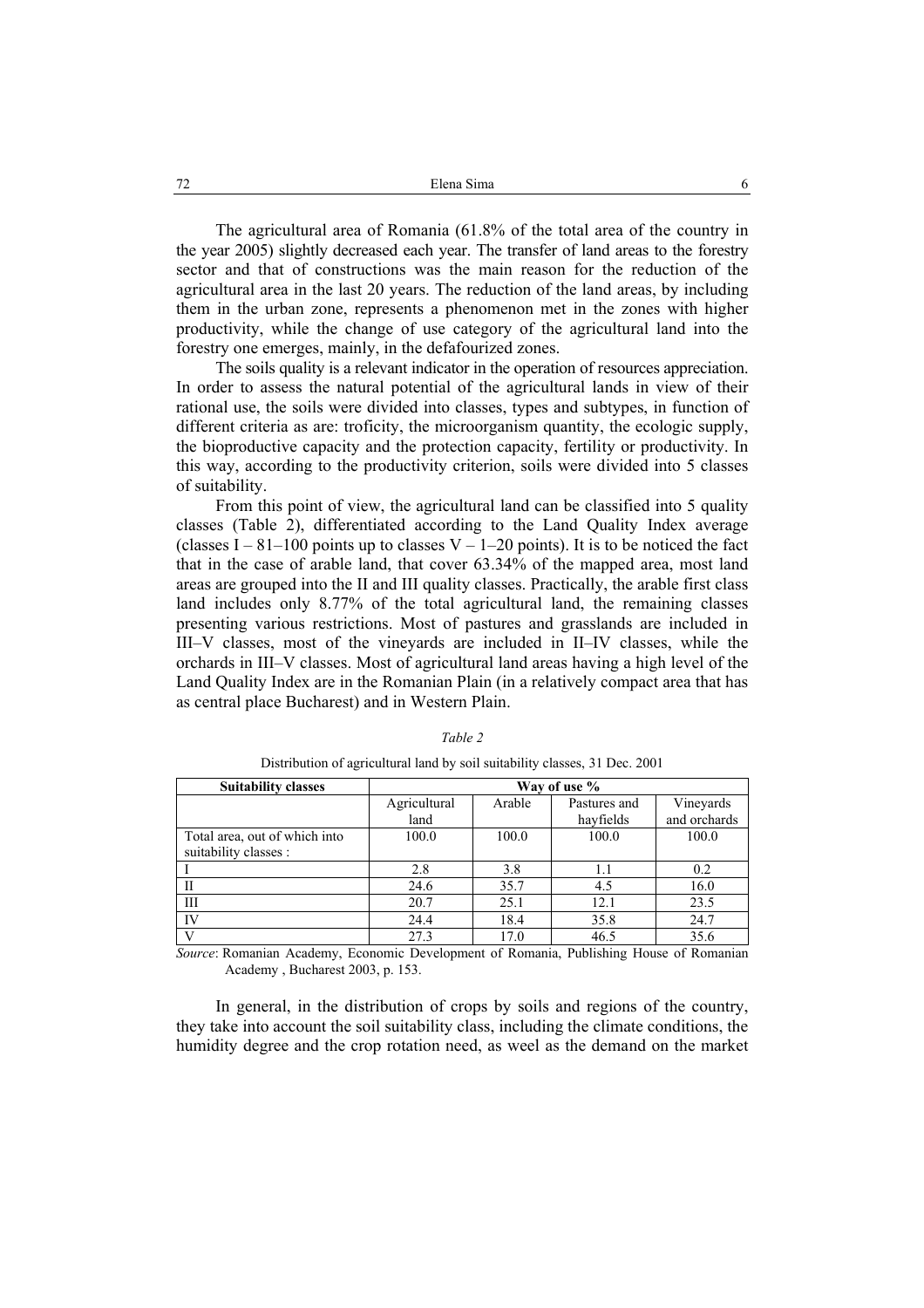for the agricultural products. With all this, from the data above it is observed that the share of the industrial crops and vegetables is smaller versus the natural potential and the value of these products on the domestic and foreign markets.

The factors which determine the diminution or even the destruction of some functions of the soil, and by this, its productive capacity, are: the drought, the humidity excess, soil erosion by water, wind erosion, the saltiness in soil, soil compactness, the crust formation, the lowering of the humus reserve, the increase of acidity or of alkalinity, the decrease of fertilizers composition (N,P,K, microelements), the destruction by excavations, chermical pollution, waste cover).

The water erosion is one of the biggest problem of Romanian soils and is present in different degrees on the 6.3 millions ha, out of which about 2.3 millions benefit from anti-erosion works, most of them having for the time being a high level of degradation; this together with the landslides (about 0.7 millions ha) causes up to 41.5 t/ha/annually soil losses. The wind erosion is present on about 0.4 millions ha, and this area is expected to increase, taking into account the fact that in the lasts years, some forests and shelter belts from areas with sandy soils were deforested, susceptible to this degradation process.

The periodical soil humidity excess affects about 3.8 millions ha, out of which most are areas with drought-drainage works. Some of the perimeters from areas with old or inefficient or not maintained damming works are periodically flooded, thus being important losses registered through the destruction of households, agricultural cultures, livestock, communication systems and human loses.

The excessive content of stones in the upper side of the soils affects about 0.3 millions ha. The soils salinization is present on about 0.6 millions ha, having tendencies to deteriorate in irrigated or drained and irrationaly exploited areas or in other areas having a secondary salinization potential that totalize other 0.6 millions ha. The deterioration of the structure and the compaction of soil ("plough base") manifests on about 6.5 millions ha; the primary compaction is present on about 2 millions ha arable lands, and the tendency of forming the crust at the soil surface on about 2.3 millions ha.

**The water.** Romania's sweet water resources are low in comparison with the European average and do not have an uniform territorial and temporary repartition. Their quality is less affected for the time being by the consume of fertilisers in agriculture and more by the poor infrastructure of the sewage and water clearance in rural area.

The largest resource of fresh water comes from the Danube and other rivers, but the Romanian hydrological resources are not spread uniformly across the entire territory. Except the Danube's water supply, Romania's water resources accounts for an average of only 2,660  $m<sup>3</sup>$  water/inhabitant/year, compared to the European average of  $4,000 \text{ m}^3$  water/inhabitant/year, Romania therefore belongs to the category of countries with limited water resources.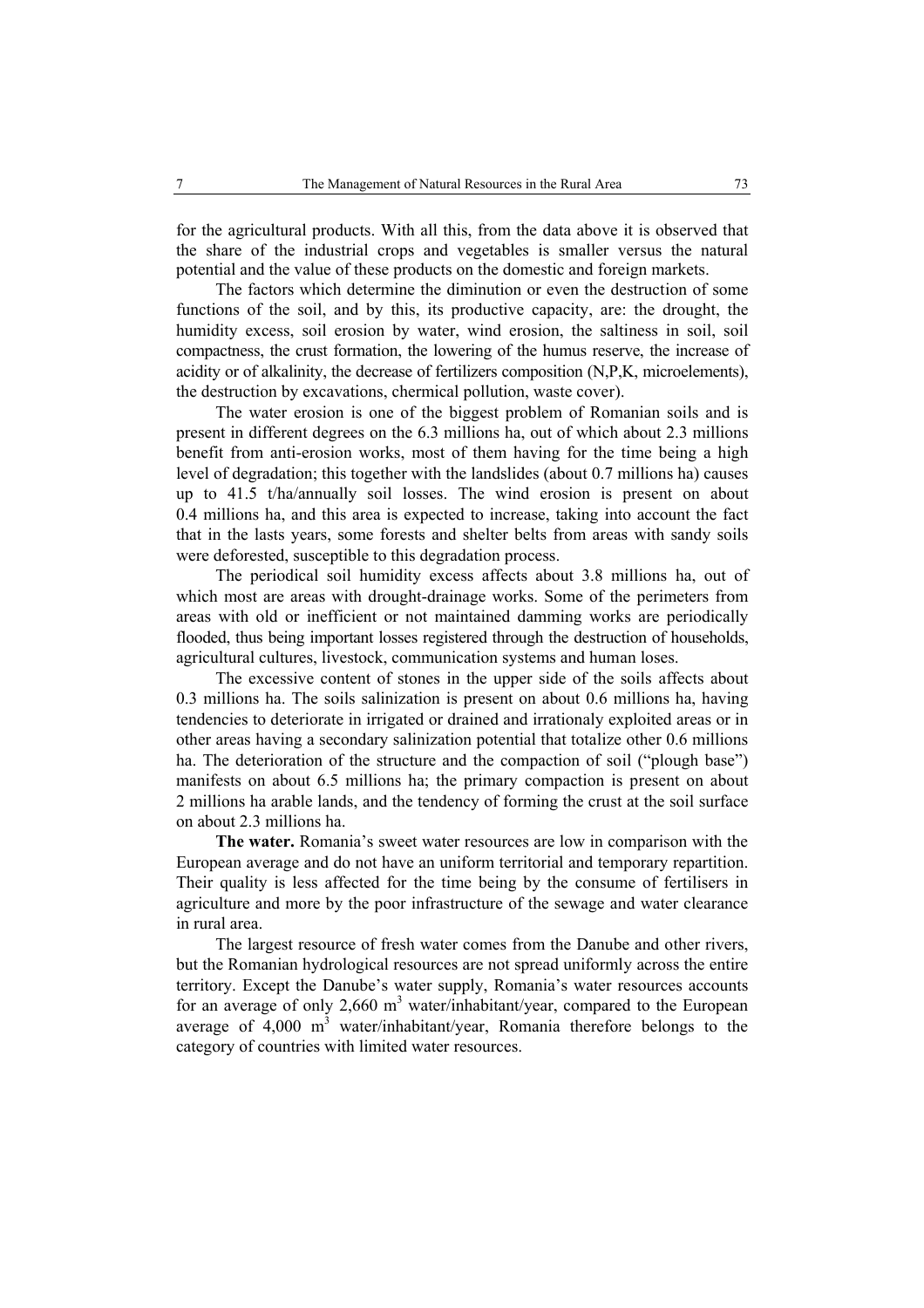According to a special study a significant reduction in ground and surface water pollution caused by agriculture and is a reflection of a decline of the excessive fertilizer use. The worst quality of groundwater is in the rural areas, where the sewerage network is underdeveloped or missing and the waste water directly reaches the underground (through permeable latrines or street dikes) or indirectly (from stable manure dumps, garbage dumps).

Romania has implemented from a legal point of view the (EC) Directive 2000/60 ( Water Framework Directive) – the national Water Law (107/1996 being amended with the general objective of reaching "good status" for all waters by 2015), through Law no. 310/2004. The management plans for the basin/hydrographical area shall consist in:

– a general presentation of the basin/hydrographical area,

- a characterisation of the surface waters,
- a characterisation of the underground waters,
- the identification and mapping of the protected areas,
- the economical analyses,
- the integrated monitoring of the waters,
- the environmental objectives,
- the measures programmes,
- special measures' programmes for underbasins, water categories and types,
- the informing, consultation and public's participation.

Concerning the implementation of the (EC) Directive 91/676/EEC (Nitrates Directive) at the end of the year 2004, an inventory was carried out at administrative territorial unities level (NUTS 5) in order to identify the nitrates vulnerable zones (the map of communes assigned as nitrates vulnerable zones resulted out of activities specific to agriculture-Annex 2.21 from the National Strategic Plan). On the basis of this inventory, 251 communes were identified with a total surface of about 1.6 million ha, that represent 6.7% from Romania's surface, out of which agricultural land about 1.1 million ha, representing 7.6% out of the total agricultural land, arable land about 0.7 million ha, representing 7.8 from the total arable land, grasslands about 0.3 million ha, representing 6.7% of grasslands. The assigned categories of nitrates vulnerable zones are:

a) potential vulnerable zones, as a result of nitrates driving towards surface waters through flowing on slopes;

b) potential vulnerable zones through nitrates leaching under the soil towards water bearing beds:

c) zones with high degree of nitrates vulnerability through nitrates leaching under the soil towards water bearing beds.

In order to ensure the monitoring of the pollution from agricultural sources and activities was organised the *Integrated National Support Monitoring for Supervising, Control and Decisions in order to reduce the polluters' from agricultural sources contribution in surface waters and underground waters*, that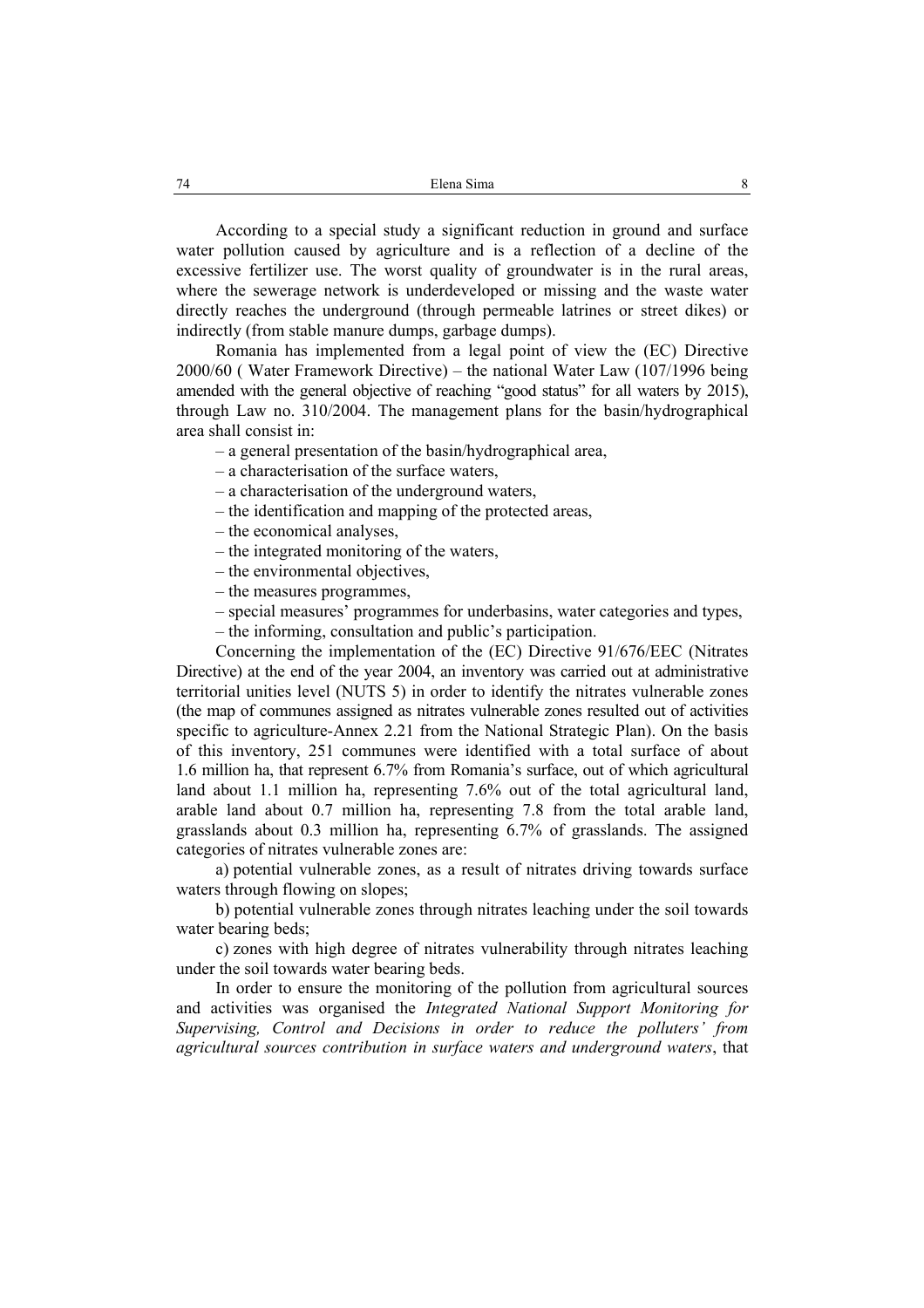belongs to the National System of Waters Integrated Monitoring. This monitoring system envisages the supervision of nitrates concentration in sweet waters, as well as the periodical checking of the sweet and costal waters' eutrophisation. It can be estimated the for the time being, many farms from the nitrates vulnerable zones do not have adequate abilities for depositing the farmyard manure, not yet totally fulfilling the requirements for water protection.

Several areas of the country are affected by excess moisture and floods risk. These areas are important for the management of biodiversity conservation and are present in various regions of the country.

Flooding occurs frequently in Romania, especially in spring, due to snow melting and blockage of rivers by ice and in summer due to heavy torrential rains, when the rivers exceed the average levels. Over the last 16 years the flood occurrence has increased as a consequence of the climate change combined with illegal deforestation and the lack of maintenance of flood prevention infrastructure. The frequency and scale appears to be on the increase shape.

Droughts is presented on about 7.1 millions ha, surface on which previously was most of the 3.2 million ha agricultural land having irrigation systems.

**The agri-biodiversity.** Natural and semi-natural ecosystems cover some 47% of Romania's national territory. A total of 783 types of habitats have been identified and characterized (13 coast habitats, 143 habitats specific for wet areas, 196 habitats specific for pasture and hayfields, 206 forest habitats, 90 habitats specific for dunes and rocky areas and 135 habitats specific for agricultural land) in 261 areas analyzed in the entire country.

This habitats are characterised by a certain composition of flora and fauna, components of the bio-coenosis and are influenced by various clime and soil factors. The clime influences of the drought areas in the Eastern part, up to the oceanic influences in the Western areas, as well as the clime differences between the lowland and mountains due to the relief altitude have determined the appearance of an important number of habitats. The chemical composition of sub layer rocks (soil and under-soil) is another factor that determines the important variety of habitats in Romania.

Romania is one of few European countries where traditional agri-systems represent significant pools which preserve the genetic diversity of crop plants and animals at the place of formation and development (i.e. *in situ*). However, in the present conditions many plants and animals are endangered and the landscape modifications are the first sign of environmental deterioration.

Regarding the flora, 3,700 species of plants were identified in Romania, out of which 23 are declared under protection, 74 are extinct, 39 are endangered, 171 are sensitive and 1,253 are rare. In regard to fauna, 33,792 species of animals have been identified, of which 33,085 non-vertebrate and 707 vertebrate species.

The protection regimes was imposed at national level, according the prevision of Emergency Government Ordinance no. 57/2007 regarding the regimes of natural protected areas, preservation of natural habitats of wild flora and fauna.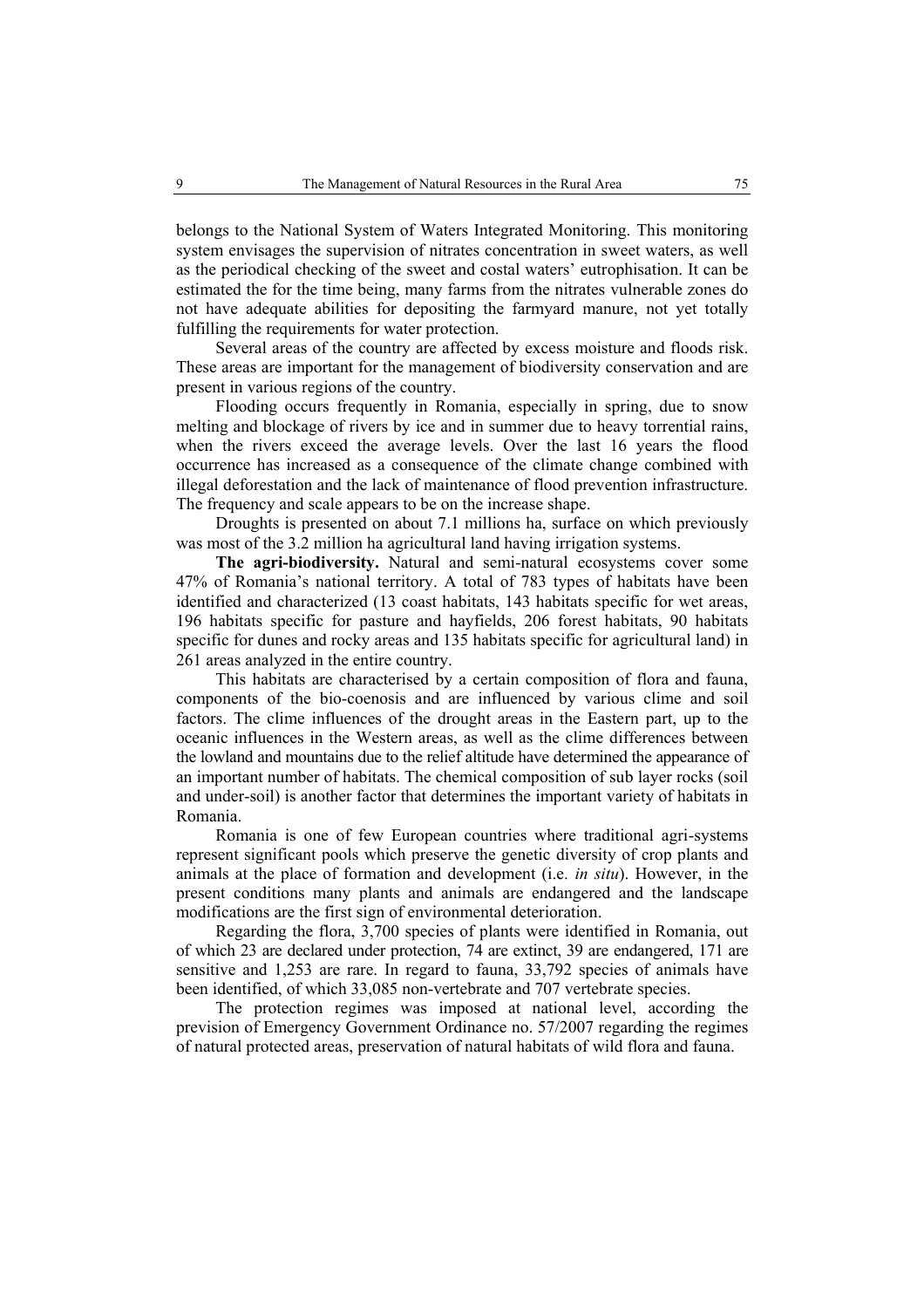**The forests and other lands with forest vegetation are covering an important area** (over 28% of the land fund of Romania), but is under the European average of 37%. The greatest part of the forests is to be found in the mountain zone (51%), while 37% of the area with forests is on hills and only 10.9% is at plain. According to the study made by the Institute of Silvicultural Researches and Settlements, for the romanian geogreaphical space the optimum value of the areas covered with forests is of approximately 35% in order to ensure a sustainable management of the land area on medium term.

Besides their economic value, the forests in Romania have an impotant potential from point of view of the multifunctional use of the lands, representing both a source for social nature goods, and also advantages regardin the environmental protection. Over half (52%) of the Romanian forests are classified as having special functions of protection (soil protection, water protection, climate protection, savage fauna preservation) and leisure functions, while the rest have only production and protection functions). Other important functions of the forests in Romania are comprising: the leisure time and hunting, the protection against floods (through the regularization of the water courses) , the biodiversity preservation (mainly of the savage fauna habitat), the attenuation of the climate changings (by sequestration of Carbon in the soil) and the supply of non-woody forests products (forest fruits, seeds, mushrooms etc). As regards the relationship between the biodiversdity management and forests, Romania is among the few European countries which still has virgine forests – around 300,000 ha, present greatly in the mountain zone.

# **4.3. The impact of the climate changes upon agriculture and sylviculture**

Both agriculture and the Romanian forestry fund can play an important role in fight with the climate changes, strongly felt during the last years, especially through floods and high temperatures and prolonged droughts. These phenomena are affecting both agricultural and forestry productivity and valuable habitats and ecosystems.

The observed and anticipated effects of climate change on Romania's agriculture and forestry are as follows:

– during the last decade, the incidence of both droughts and floods has become more frequent with a negative impact on agricultural yields (especially for wheat and corn) and an affect upon flora and fauna species. In some cases, human activities such as the deforestation of mountain areas have further increased the incidence and intensity flooding by accelerating the flow of torrential water to streams and rivers;

– more than a quarter of the Romanian territory is covered by forested land which comprise a large number of species and ecosystems. The impact of climatic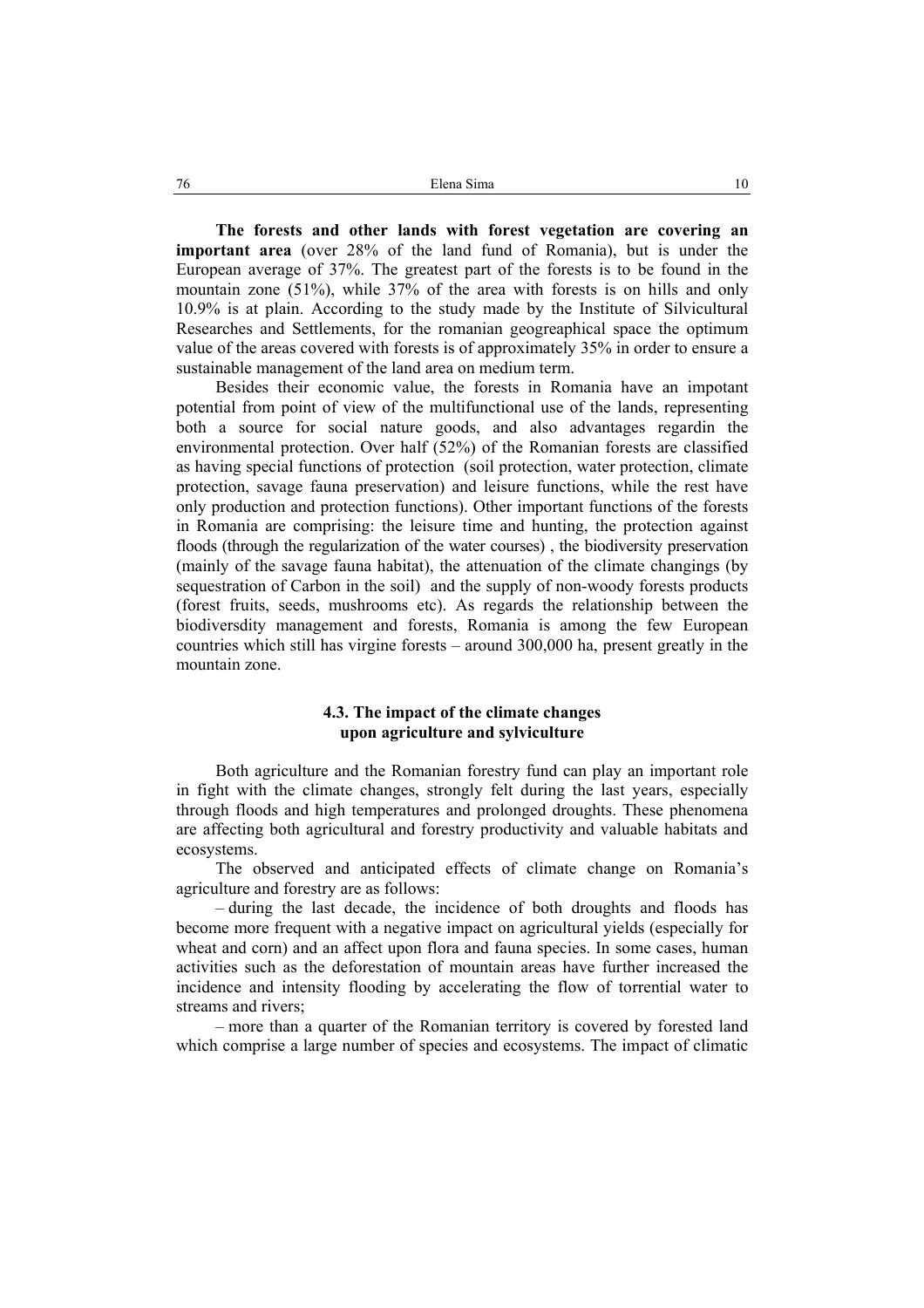changes on the Romania's forests has been analyzed with the support of several global climate models. For the forests situated in plain or hill regions a considerable decrease of forest productivity is forecasted after 2040 because of the temperature increase and the decrease in the volume of precipitation.

As forms of adapting to this clime changes, the agriculture has to take into account varieties of plants that resists to new clime parameters, parameters at which the calendar of agricultural activities has to be well correlated. Furthermore, the agricultural activities can be better protected through the concentration of the afforestation activities in lowlands (more exposed to the phenomena associated with climate changes), through rehabilitation of dikes and through the irrigation systems rehabilitation.

Agriculture can also impact negatively upon air quality through the emission of various nitrogen compounds including nitrous oxides and ammonia. These generate important changes in the concentration of greenhouse gases, resulting mainly from the decomposition of chemical fertilizers and the combustion of biomass. The most significant emissions of ammonia come from intensive livestock farming and from the inappropriate use of organic fertilisers. Agriculture accounts for approximately 80% of ammonia emissions in Romania. When excess ammonia is re-deposited to the soil, it has a soil acidifying effect that can damage flora and fauna.

In accordance with the Gothenburg Protocol a total ammonia ceiling will be set for Romania from 2010. It is not anticipated that this will be a problem as the present total annual emissions are relatively low due to the reduced number of livestock and disappearance of large intensive livestock production units during the last 10-15 years.

Romania signed the Kyoto Protocol<sup>4</sup>, by which it assumed itself the engagement to support the fight against climatic changes through the reduction of the gas transmissions with hothouse effect. This protocol acknowledges the role of agriculture in Carbon stocking through: the change of lands use and their management without changing their use.

*The change of the land use* is referring to deforestations and aforestations. The balance of passing the forest lands into agricultural lands and viceversa, is compared for the period 2008–20012 to the reference year 1990. The protocol establishes that one hectar of cut wood is degaging more Carbon than it encompasses one hectar of "young" wood, planted right now. To each country signing the agreement was fixed a Carbon quota which cannot be exceeded without suffering penalties.

 $\overline{4}$ <sup>4</sup> The Kyoto Protocol was created in 1997, as a first phase in fight against the climate changes, but was officially vigoured on February 16, 2005. Out of the industrialized countries only four did not engage themselves in reducing the polluting transmissions: United States, Australia, Monaco and Lichtenstein.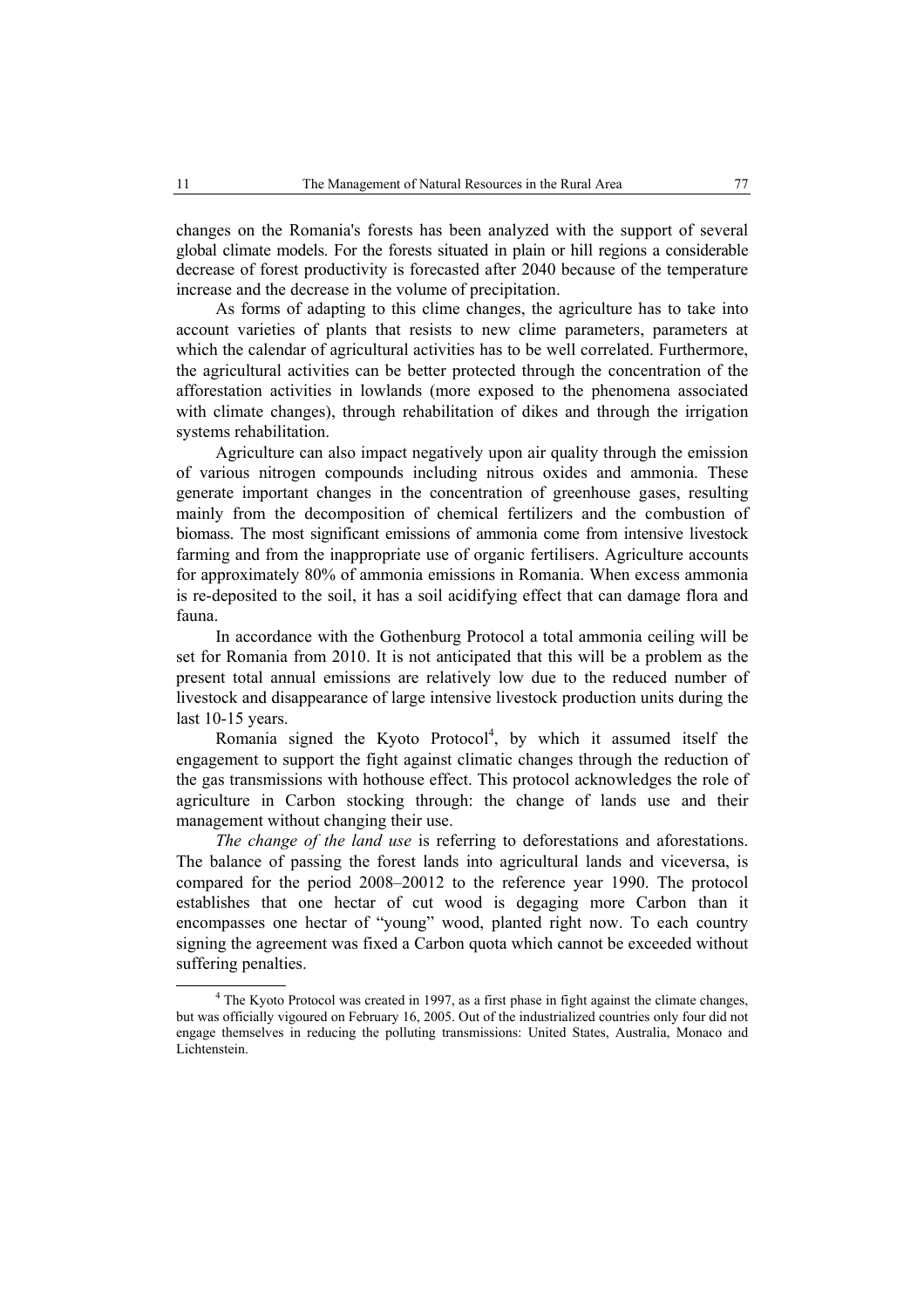*Managing the lands without changing their use* means four options, at choice, which must be applied by the signing countries:

– the option of forests management, which implies the making of a balance of the forests planted in 1990 and which will still exist in 2008–2001. This option was thresholded for each country through international agreeements. The quotas applied to different countries were criticised, being considered too high for certain countries and too small for others (Canada, Russia, Japan);

– the option of restoring the vegetal mass, which can be reached through planting hedges;

– the option of managing the agricultural lands, which makes reference especially to the plant cultivation without treatments;

– the option of pastures management.

– the case in which certain countries are deciding to appeal to this measure by which agriculture is participating to the reduction of hothouse gas transmissions, the international authorities could decide the granting of some higher quotas of transmissions.

The main sources of air pollution and greenhouse gas emissions in Romania are the energy production, transportation, and to a lesser extent, agriculture. The low level of mechanization in Romanian agriculture, in contrast with European average, together with small areas covered by greenhouses, are also significant aspects is respect to minimising the sector contribution to climate change. However, the old stock of tractors and other agricultural machinery require renewal in order to maintain a low level of emissions.

The agriculture and forestry can make an important contribution to the further climate changes mitigation through the use of afforestation for the absorption and retention of greenhouse gases and the use of biomass as a renewable energy source.

# **4.4. The strategy of financing the resource management in the rural area**

In the context of Romania's accession to the European Union, the national development policy was connected to the policies, objectives, principles and regulations of the community in the field of protecting and improving of the environment's quality. At the same time, the next future brings forth serious challanges, as well as the maintaining of the natural values and also the fight against the climate changes and justifies the need for a sustainable developoment, so that the abundant natural resources our country has could be used efficiently and effectively for the benefit of the next generations.

The Community's Strategic Guidelines (CSG) are based on a series of priority policies, laid down by the Götheborg and Lisbon agreements, and especially on the principle according to which a strong economic performance must go hand in hand with the sustainable usage of natural resources. These priorities of the Community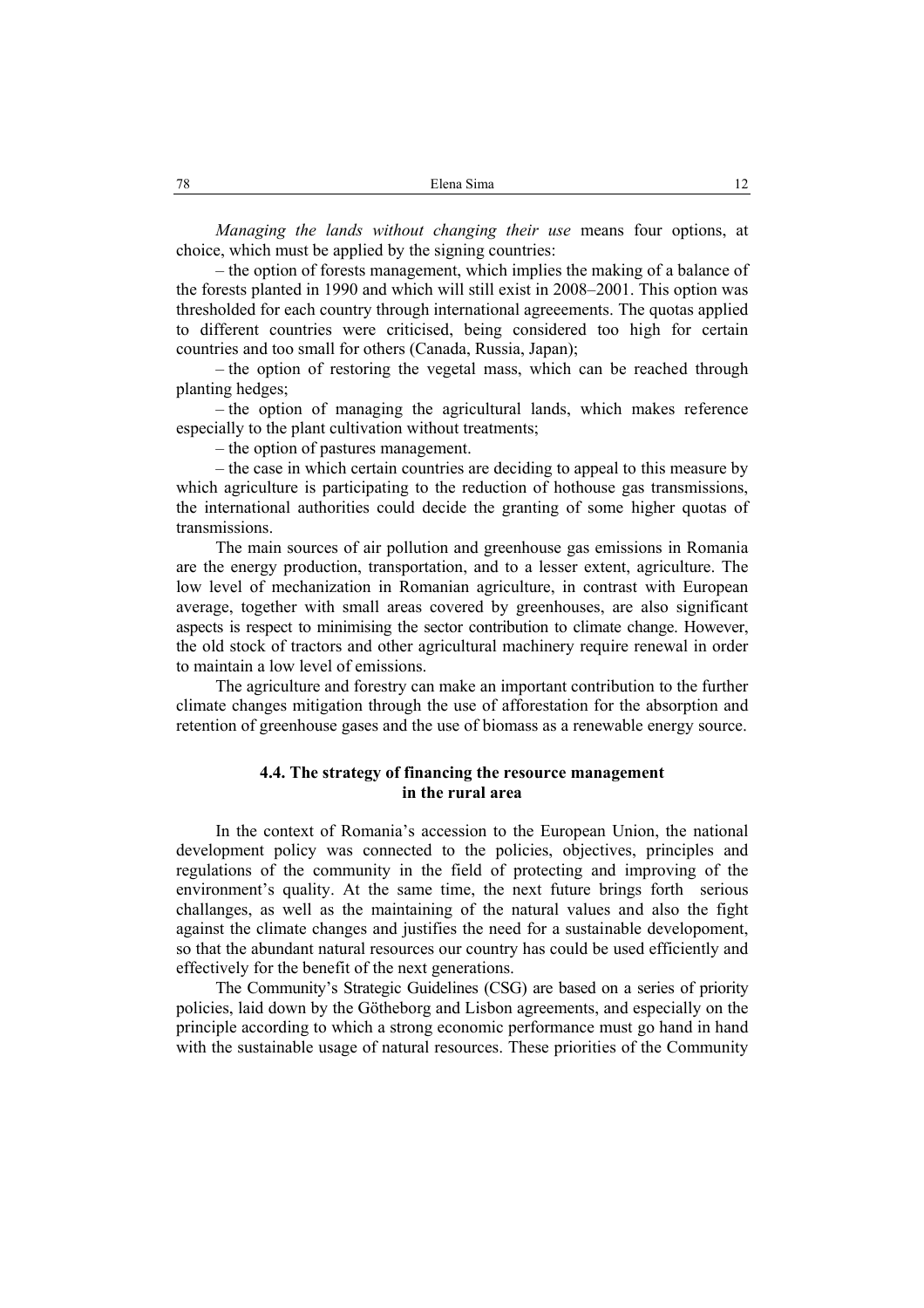formed the base of selecting the priorities for the Romanian National Rural Development Programme.

The CSG identify the potential of the Member-States' agricultural, food and forestry sectors, of obtaining products with high quality and value, in order to meet the various and increasing needs of European consumers and those of worldwide markets. Developing the Romanian food, agricultural and forestry sectors' abilities in order to achieve a competitive capitalization level in this new commercial environment constitutes an enormous challenge requiring important restructuring and modernization efforts. Nonetheless, the accent on competitiveness must be viewed in the more extended context of sustainable rural development, and this fact means taking into consideration the environment as well as social aspects.

In conformity with the EC Regulation no. 1290/2005 regarding the financing of the Common Agricultural Policy there were created two European funds for agriculture: FEGA(The European Fund for Agricultural Guarrantee) for the financing of the marketing measures and FEADR (The European Fund for Agriculture and Rural Development), for financing the rural development programs.

Agriculture and forestry represent decisive factors for the quality of the rural areas and natural environment. The efforts to increase competitiveness must therefore take into account the need to: a) reduce the negative effects on the environment and b) increase the benefits on environment.

CSG highlight the importance of using Axis 2's measures in order to achieve several environment objectives, including those specific to the Natura 2000 protected areas' network and Water Framework Directive. The CSG require that the financial resources intended for the environment to consider the environment objectives and to contribute to the approach of three European priorities: biodiversity, water and climate changes.

The NRDP responds to these requirements, but, considering Romania's incipient experience in promoting environmentaly friendly agricultural practices – including for the domain of surface payments for environment services by farmers and foresters – the intervention of Axis 2 is limited to the financial allocations a little over the minimum foreseen by Regulation (EC) no. 1698/2005.

As well, the quality of the environment from the Romanian rural area is not affected as much as in the EU states with a higher industrialization degree. However, this minimum allocation for Axis 2 is compensated by a considerable "green" side with the other axis – especially for Axis 1, its purpose being that to: a) avoid any possible negative effects on the environment, which may appear due to possible contradictions between the measures, and b) encourage where possible, an proper mixture of the measures in order to maximize the synergic effects in order to obtain benefits for the environment (this approach is consistent with CSG, referring to the implementation of the priorities into actual programmes).

At reaching the prioritary objectives foreseen through Axe 2 – biodiversity, water and climate changes, NRDP participates with more measures. Taking into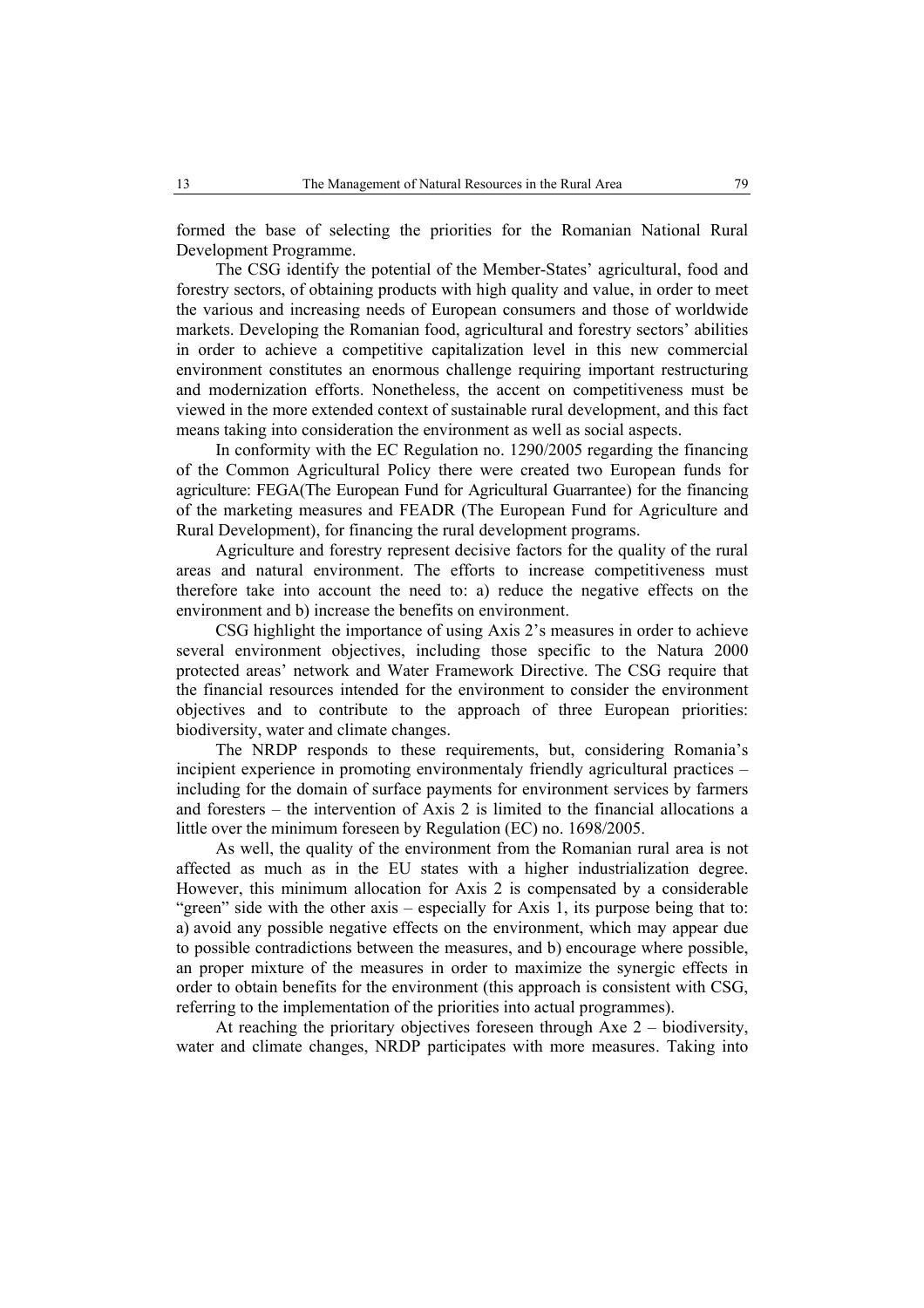account that between the less favoured areas, the agricultural areas identified areas with extensive management/HNV agricultural lands and those designated as Natura 2000 sites there is a high degree of overlapping, it is foreseen that the combination of payments for less favoured areas with the agri – environment payments and Natura 2000 shall significantly contribute to supporting the viability of farms from these areas and preserving the HNV agricultural systems, including numerous types of habitats and various associated species.

The agri-environment measure has special importance *for biodiversity and preservation of the HNV agricultural and forestry systems,* particularly support the HNV meadows, meadows important for birds and maintaining traditional management practices of meadows. An additional support for the HNV agricultural systems can be provided under Axis  $1$  – especially by vocational training, consultancy services, support for the semi – subsistence farms, farm modernization and increasing the added value of agricultural products. Although for the time being there is no reference definition of HNV forestry surfaces, this concept can be found within CSG no. 2 and the measure that shall contribute the most to this aspect are Natura 2000 payments for forestry lands. This measure shall directly contribute to the preservation of natural habitats and priority species present on the forestry surfaces within the areas designated as Natura 2000 sites.

The most important measures for *protecting the water and soil resources* endorse agri environment (especially through the support for green cultures) and first afforestation of the agricultural and non agricultural lands. These measures are complementary, meaning that the support offered for setting up green cultures shall be accessible to farmers who own arable lands and shall contribute on big scale to the reduction of nutrient loss, soil erosion and the afforestation has the ability to solve the severe issues of soil erosion, including on strongly degraded surfaces. The agri-environment measure contributes (through its requirements) also to the reduction of fertilisers in agriculture, thus participating at the protection of water resources. An additional support for the preservation of water and soil resources shall be provided under Axis 1 (vocational training, consultancy services, modernization of the holdings, increasing the added value of agricultural and forestry products) and under Axis 3 (investments in the rural infrastructure e.g.: water supply and sewerage systems).

*Climate changes* are approached by NRDP through the afforestation measures. Still, as it is an important priority, other measures within Axes 1, 2 and 3 shall contribute to the fight against climate changes. Thus, the high degree of using renewable energy sources – including the production of bio – fuel and increasing the biomass offer resulting from sustainable agricultural and forestry systems – are aspects encouraged by Axis 1 (modernization of holdings, increasing the added value of agricultural and forestry products) and Axis 3 (setting up and developing micro-enterprises). Although increasing the absorption degree of green houses' gases (especially of CO2) is encouraged through Axis 2, by: a) first afforestation of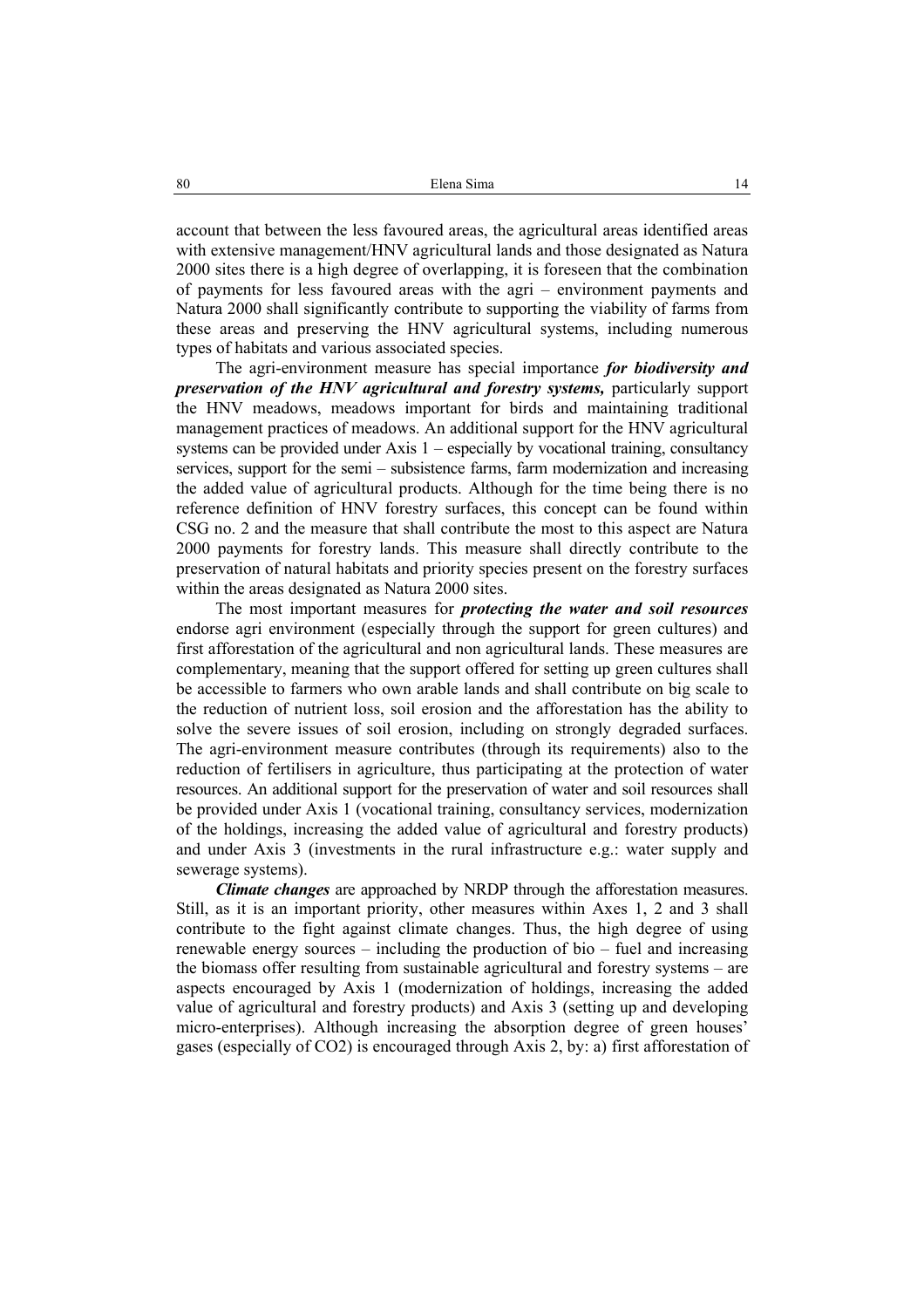agricultural and non-agricultural lands and b) support for meadows with HNV and meadows important for birds – there are no concrete measures to specify the requirements of adapting to the climate changes, but this aspect remains a possible work theme, benefiting the local communities and under their initiatives through Axis LEADER.

In conformity with The NRDP for the period 2007–20013, measures under Axis 2 are focused upon maintaining and enhancing the quality of the rural environment in Romania, by promoting the sustainable management of both agricultural and forestry land.

This is in recognition of the need to:

– Encourage a better balance between the economic development of rural areas and the sustainable use of the natural resources upon which present and future economic growth will be built and maintained;

– Address the problem of unproductive land in less favoured areas in a manner that mitigates the threat of land abandonment;

– Give financial support for farmers and forest owners for providing environmental services by supporting the conservation and protection of wild flora and fauna, soil and water in accordance with EU environmental objectives relating to agriculture and forestry, including the maintenance of HNV farming systems (High Nature Value), management of Natura 2000 sites, obligations of the Water Framework and Nitrate Directives, and the mitigation of climate changes;

– Maintain and enhance the attractiveness of rural areas as the basis of farm diversification and other alternative economic activities;

– Addressing the challenge of poor levels of farmer awareness of environmental management extensive practices of agricultural lands.

General objective is improving the environment and rural area.

Strategic objectives are:

– Continuing the use of agricultural land in less favoured areas and promoting sustainable farming;

– Preserving and improving the status of natural resources and habitats;

– Promoting the sustainable management of forestry lands.

Specific objectives are:

– To contribute in mountain areas with handicaps to the continued use of agricultural land, thereby maintaining the countryside, as well as maintaining and promoting sustainable farming systems;

– To contribute in other areas with handicaps to the continued use of agricultural land, thereby maintaining the countryside, as well as maintaining and promoting sustainable farming systems;

– To contribute to the sustainable rural development by encouraging agricultural land users to introduce or continue methods of agricultural production compatible with the improvement of the environment, including biodiversity, water, soil and rural landscape;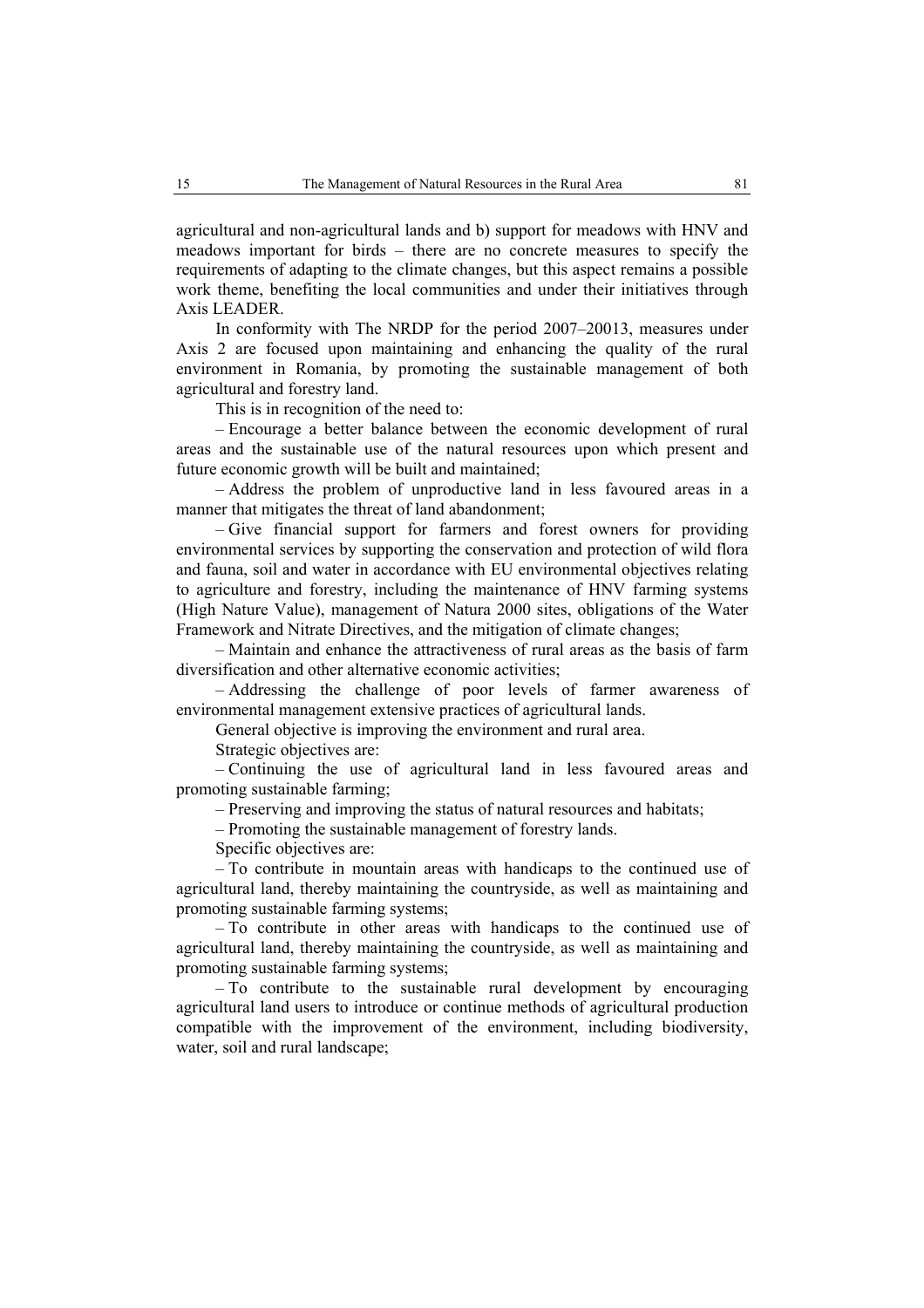– To support farmers by compensating for the specific disadvantages resulting from the implementation of the Natura 2000 network on the basis of the obligations incumbent from the directives on the protection of birds, the preservation of natural habitats and wild species;

– Extension of forested areas in order to contribute to the protection of water, soil, against harmful natural and human factors, as well as to ensure leisure activities, based on its multifunction role;

– To support forest owners by compensating for the specific disadvantages resulting from the implementation of the Natura 2000 network on basis of the obligations incumbent from the directives on the protection of birds and the preservation of natural habitats and wild species.

Measures are:

– Support for less favoured mountain areas;

- Payments to farmers in less favoured area, other than mountain areas;
- Agri-environment payments;
- Natura 2000 Payments for agricultural lands;

– First afforestation of agricultural lands;

- First afforestation of non-agricultural lands;
- Natura 2000 Payments for forestry lands.

The choice of such objectives and the financial balance between them is based on the strengths and weaknesses identified based on the analysis of the current situation of environment.

The first priority for the implementation of Axis 2 in the Romanian context is the *conservation of biodiversity on agricultural and forestry land*.

Large areas of Romania are limited from natural productivity point of view. These areas are usually associated with high biodiversity, but threatened by land abandonment, which can affect both biodiversity and rural area viability, therefore the LFA support will have an important contribution. This contribution will be vital especially in the short term, whilst other measures like agri-environment support and Natura 2000 payments will create a fully functional system for responding to the objective of improving the environment and the countryside.

Romania holds a large variety of valuable habitats and many species of wild animals and plants. A great part of such biodiversity is associated with the sustainable use of agricultural and forestry land. This extensive use includes large areas of valuable semi-natural grasslands found mostly in mountain and hill areas. The majority of these semi-natural grasslands are under an increasing pressure due to the abandonment or intensification of agricultural activities, therefore it is a priority to use appropriate measures to provide the proper support necessary to maintain and improve their natural value by encouraging extensive agricultural practices. Although the concept of *High Natural Value (HNV)* farm land is newly developed in Romania, it is highly relevant and must be promoted since there are many traditional farming systems used by farmers and large areas of extensively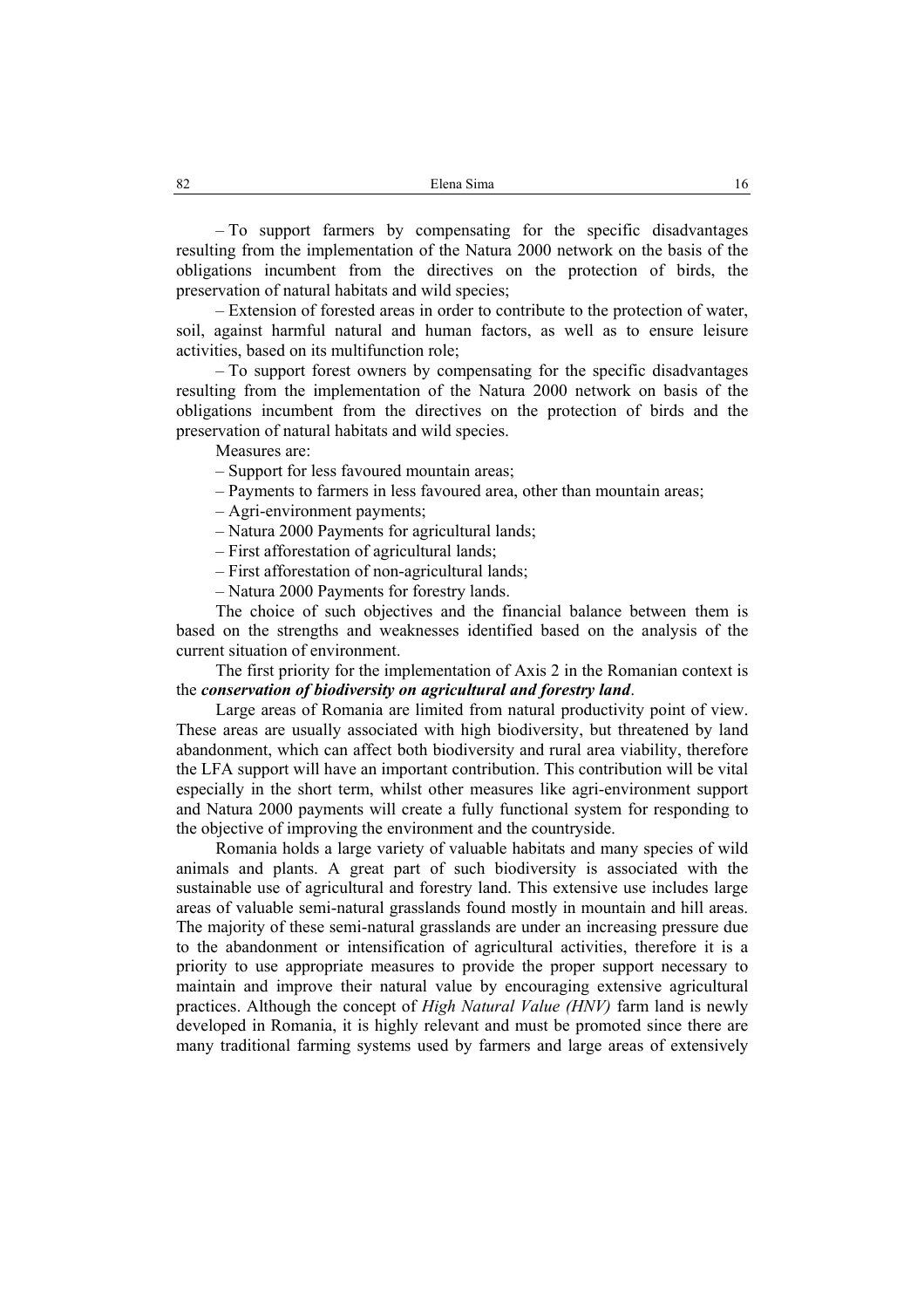managed agricultural land that support a diversity of wildlife species and habitats. Also, the support for high natural value farming and forestry has the potential to offer the basis for further sustainable development of rural areas including the promotion of traditional food products and diversification through sustainable tourism.

A large proportion of the population of farmland birds breeds in Eastern Europe. In Romania, many species of European concern can still be found in abundant numbers, (e.g. *Crex crex*, *Lanius minor*, *Falco vespertinus*). Although these populations appear to have remained stable during the last 25–30 years, there is a risk that new trends in agricultural intensification and land abandonment will have a negative impact upon them. Romania therefore has a responsibility to promote a proper management through appropriate Axis 2 measures to target the protection of farmland bird species protected at European level, although this will initially only be on a pilot basis until the necessary experience the proper capacities shall be developed for the implementation at a large scale of those birds protection schemes.

To support of farmers and foresters to compensate for the specific disadvantages resulting from the implementation of the Natura 2000 network and the obligations of the Bird and Habitats Directives will also contribute to the conservation of many natural and semi-natural habitats of national and international significance.

The forestry sector development as well as fostering it's sustainable management are key elements in order to prevent foods, as well as for soil preserving. The afforestation of agricultural and non-agricultural lands presents a main importance in the achievement those objectives. The land abandonment affects diferrent categories of land utilisation and their afforestation can be an alternative solution for their use. The abandonned land represents, especially, land surfaces from the following categories: arable, pastures and grassland, orchards, vineyards, other permanent cultures, family gardens and that were not used for the last 2 years. The surfaces that are set up as permanent pastures are not the subject of the first afforestation measures, and the agricultural and non-agricultural lands located in the Natura 2000 sites are eligible only if the afforestation projects are in line with the objectives of the sites' management plans.

# The second priority for the implementation of Axis 2 in Romania is *the protection and sustainable management of natural resources, notably water and soil.*

Although, in the present, water resources are generally in a good status, the trends in consumption of chemical inputs in agriculture are showing a real threat. Therefore, there is a range of actions included in Axis 2, which have the potential for reducing this threat (e.g. agri-environment requirements to completely reduce chemical fertilization, organic farming, as well as other practices for preventing nitrate leaching like in case of the green cover crops package) there by contributing to the achievement of the Water Framework Directive objectives. Along with these actions under Axis 2 there are other interventions supported under both Axis 1 and 3 that will add a valuable contributions for water resources protection.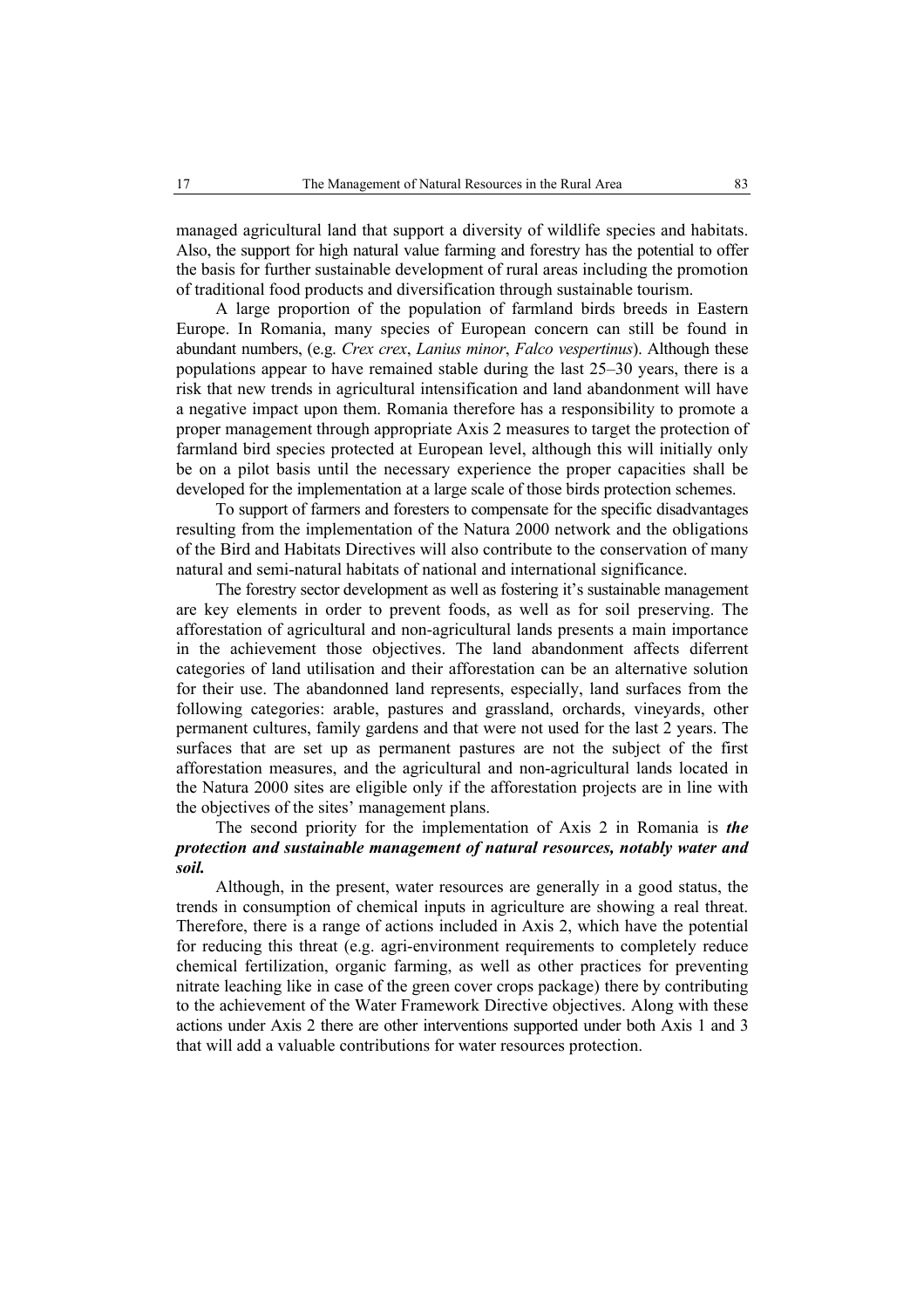Soil degradation (especially through water erosion) is a major environmental issue in Romania. Although GAEC contains requirements that are contributing to preventing soil erosion on large areas, there is a need to encourage farmers to adopt more efficient practices for soil conservation (e.g. setting up of green crops). Also, afforestation of agricultural and non-agricultural land will have an important impact by preventing soil erosion through water and landslides and also to reduce the risk of floods.

The third priority for the implementation of Axis 2 is *the mitigation of greenhouse gas emissions and climate changes*. Climate changes are a major threat to human society, as well as to the survival of global and local ecosystems therefore, the fight against climate changes represents an important priority for Romania. Under Axis 2, this will be undertaken through the encouragement of afforestation and the expansion of the forest resource onto agricultural and nonagricultural land.

Interventions under other Axis are also contributing at this priority through the development and increased use of renewable energy sources, including bio fuels from agriculture and biomass production from forestry and through improved compliance of livestock farms with standards (*e.g.* in order to reduce ammonia emissions). The additional funds for Axis 2 received through EERP took into account the priorities resulted from analyses, the allowances being grated in order to preserve and improve the natural resources and habitat status, and especially the high natural value pastures.

### **5. CONCLUSIONS**

The sustainable use of the natural resources raises common problems in all countries, and this responsibility is reflected in several international environment protection agreements.

Sustainable development is a complex, laborious and expensive process, which means the management and preservation of the basic natural resources – land, water, air, plants and animals, through the orientation of the technological and institutional changes so that they could meet the human needs both for the present, and for the next generations.

Due to the bio-geographical conditions, Romania has a diversified and balanced environment, in which vast rural areas are integrated, which generally stand out by a a good presevation of the natural soil and water resources, by the variety of the traditional landscapes and a remarkable biological diversity.

In the rural area, agriculture, pisciculture and sylviculture are the main occupations for the majority of inhabitants. These occupations are determining factors for the quality of the rural zones and of the natural environment. The efforts of increasing the competitiveness must take into account the need to reduce the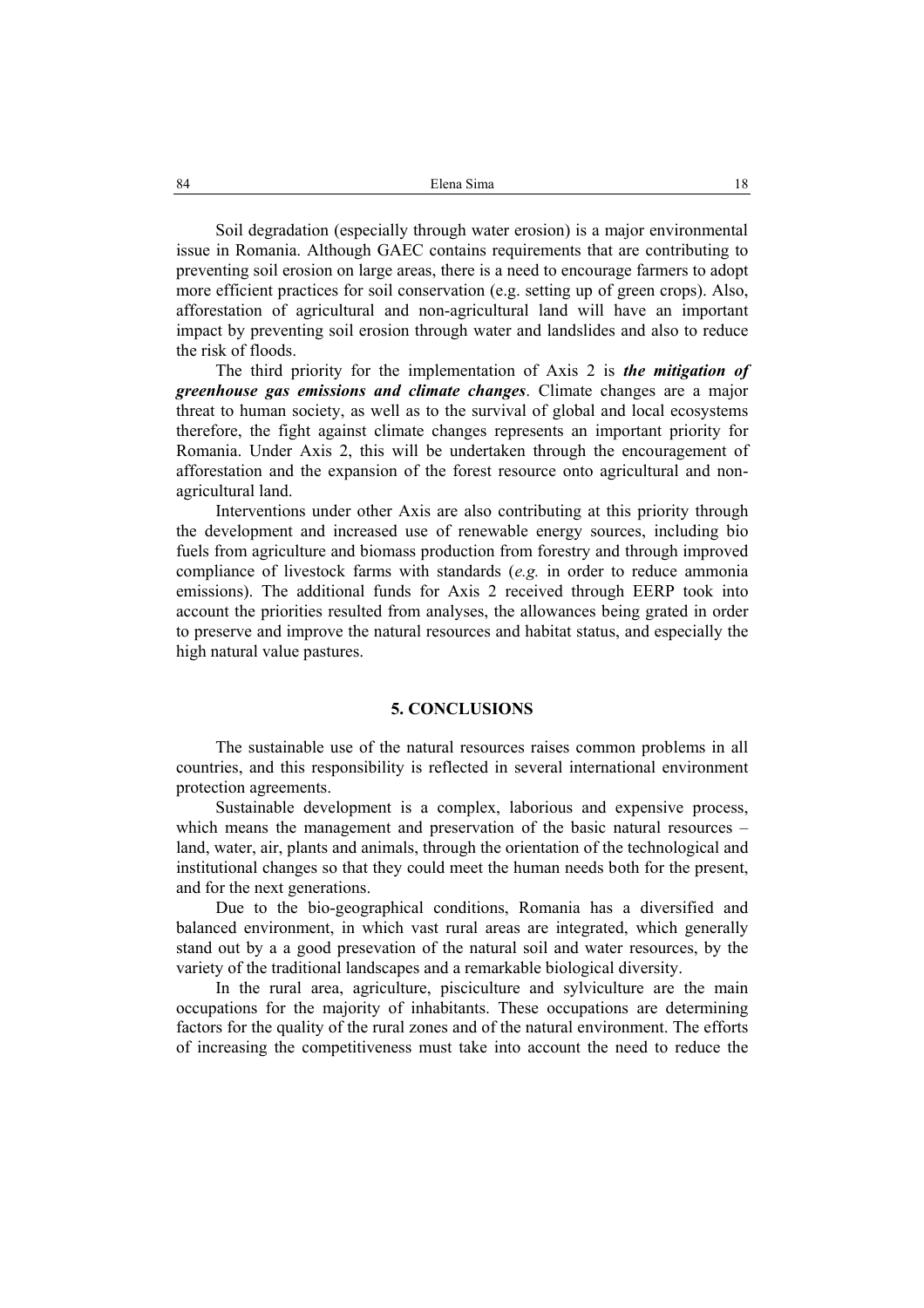negative effects upon the natural environment and to increase the benefits brought to it.

The improvement of the balance between the economic development of the rural areas and the sustainable use of the natural resources is an important objective of the National Rural Development Program (NPRD).

NRDP participates with several measures to reaching the priority objectives under Axis 2 – biodiversity, water and climate changes:

– the agro-environmental measure presents a special importance mainly for the support to pastures with high natural value, the pastures important for the poultry and for maintaining the traditional pasture management practices;

– the measures on water and soil resources have in view the agroenvironment, mainly by supporting the green crops and first afforestation of the agricultural and non-agricultural lands;

– the measures against the climate changes, which focus on the use of renewable energy resources, including the bio-fuel production and growth of biomass supply coming from sustainable agricultural and forestry systems are also encouraged under Axis 1 (modernization of farms, adding value to the agricultural and forestry products) and Axis 3 (creration and development of micro-enterprises).

In order to *improveme the environment and the rural area*, the support to agriculture in less favoured area is envisaged, as well as diminution of land abandonment phenomena. A special focus is laid on the support provided to farmers and foresters so as to be able to manage the disadvantages and obligations coming from the implementation of Natura 2000 network.

The projects funded by the two European Funds for Agriculture (EAGF and EARDF) target an adequate management, which should maintain the already existing priorities, namely: preservation of the bio-diversity and agricultural lands with high natural values threatened by abandonment or intensification, ensurance of a good status of the water resources, avoiding further soil degradation and the fight against climate changes and its negative effects by:

– improvement of the efficient use of nitrogen fertilizers, as well as of their storage in view of reducing  $CH_4$  and  $N_2O$  emissions and contribution to the decrease of the climate changes;

– stimulation/encouragement for the use of equipment for used water water treatment on the farms and in the processing and marketing activities, of the water saving production techniques for the improvement of water management;

– stimulating the perennial energy crops farming and the processing of the agricultural and forestry biomass for renewable energy, having in view to replace the fossil fuels, carbon sequestration,  $N<sub>2</sub>O$  diminution, contributing to the fight against climate changes;

– stimulating the acquisition of equipment for energy production from other sources than bio-fuel, as well as investments in systems for the production and